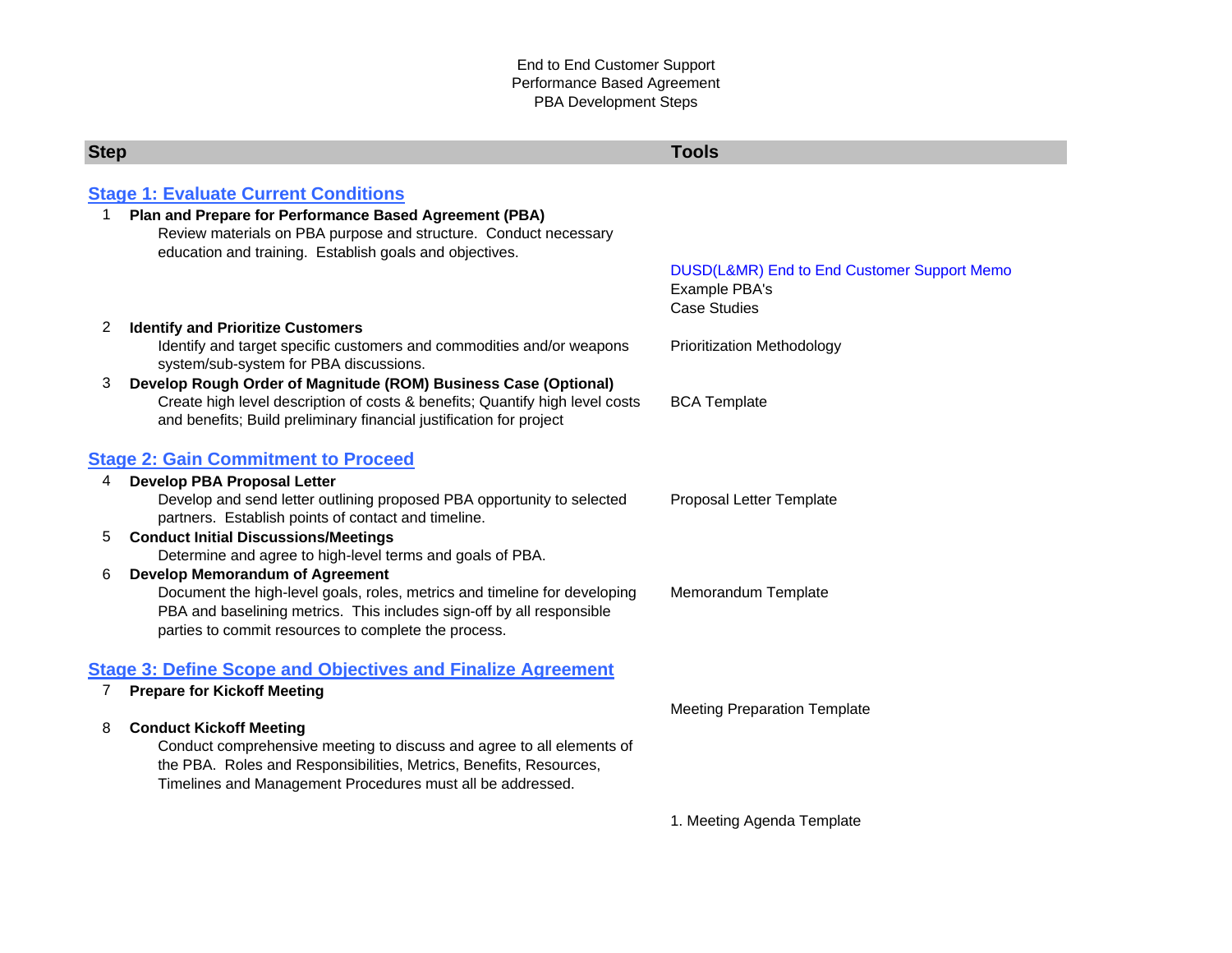#### End to End Customer Support Performance Based Agreement PBA Development Steps

<span id="page-1-0"></span>

|                                                                            | <b>Tools</b>                                          |  |
|----------------------------------------------------------------------------|-------------------------------------------------------|--|
|                                                                            | 2. Meeting Materials                                  |  |
|                                                                            | 3. Meeting Documentation Template                     |  |
| <b>Follow-up Discussions/Meetings (as needed)</b>                          |                                                       |  |
| Continue discussions on followup actions until complete.                   |                                                       |  |
| <b>Establish Metrics Baseline</b>                                          |                                                       |  |
| For selected metrics, determine the current performance baseline.          | <b>TDD Tools</b>                                      |  |
| <b>Finalize Business Case (Optional)</b>                                   |                                                       |  |
| Create description of costs & benefits; Quantify costs and benefits; Build | <b>BCA Template</b>                                   |  |
| financial justification for project                                        |                                                       |  |
|                                                                            |                                                       |  |
| Document the agreed upon elements of the PBA. Sign-off by all              | <b>PBA</b> Template                                   |  |
| responsible parties to execute the agreement as documented.                |                                                       |  |
|                                                                            | <b>Step</b><br><b>Finalize and Sign PBA Agreement</b> |  |

# **[Stage 4: Execute Agreement/Assess Results](#page-5-0)**

**Launch Meeting Process Technology Training Measure Results Report Results**

# **[Stage 5: Identify Improvements](#page-6-0)**

**Agreement Review with Customer Process Review Technology Review Determine Next Steps**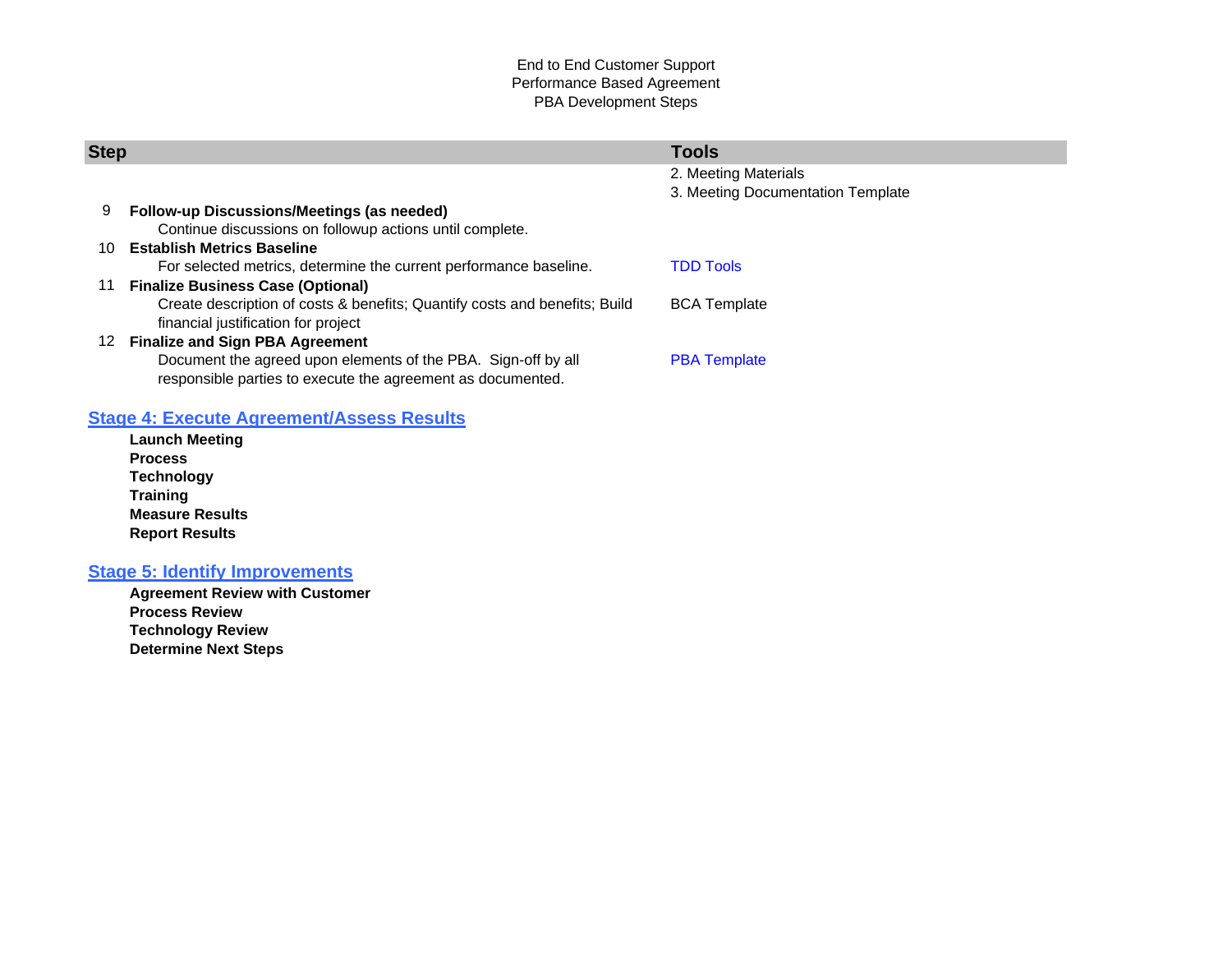#### End to End Customer Support Performance Based Agreement Stage 1 Summary

# <span id="page-2-0"></span>**Evaluate Current Conditions**

### **Input**

None

## **Why is this important?**

Establishing clear understanding of current situation, capabilities and goals is essential. Careful selection of customer, fulfillment agent and preliminary scope of agreement are critical to success.

### **Who?**

Source of Supply

## **When?**

### **Output**

Vision; Business Case; Selected Customer Prospects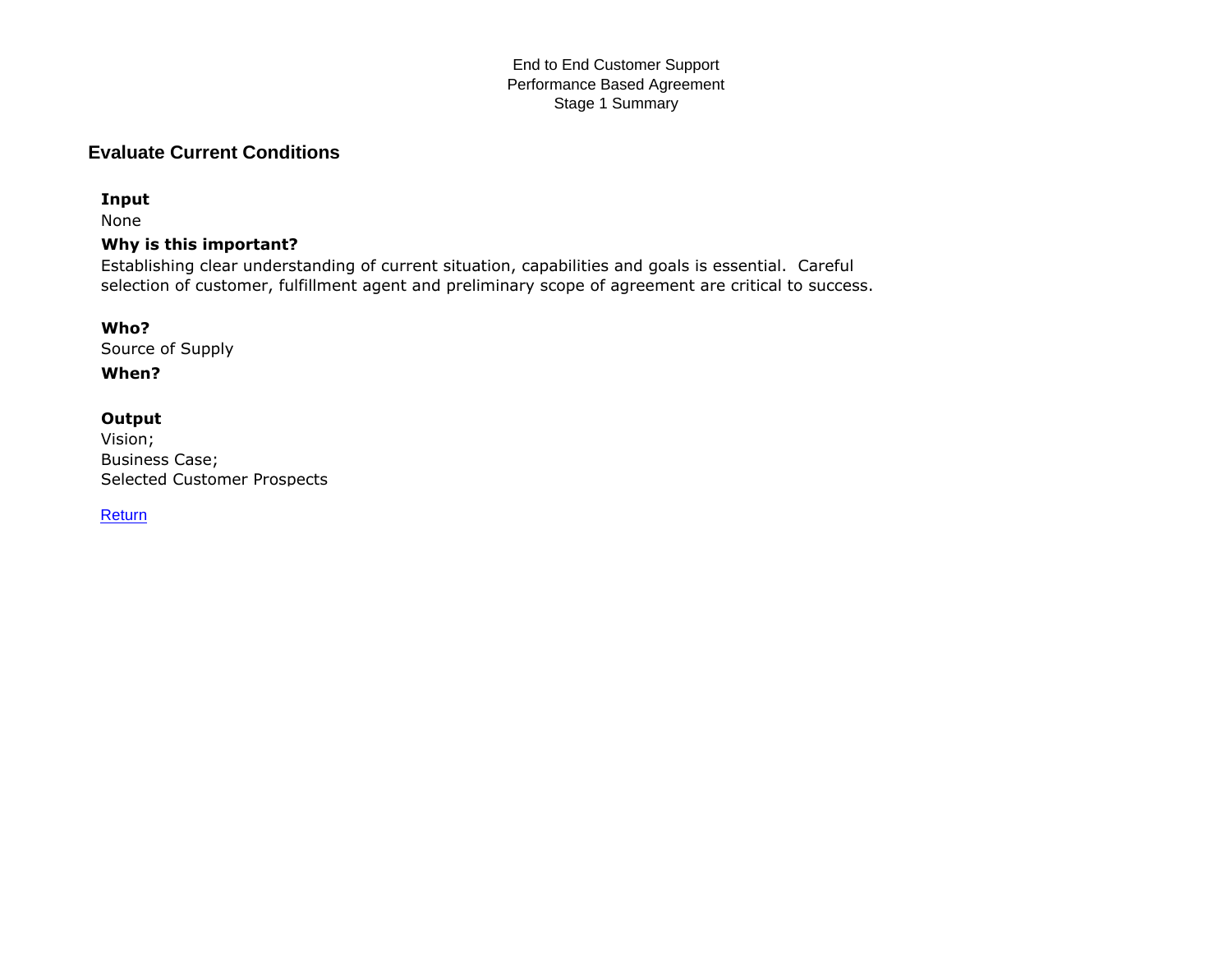#### End to End Customer Support Performance Based Agreement Stage 2 Summary

# <span id="page-3-0"></span>**Gain Commitment to Proceed**

#### **Input**

PBA Vision Targetted Customers

### **Why is this important?**

Establishing joint high-level agreement to develop PBA ;directs specific actions with clear responsibilities; commits resources to complete the project.

## **Who?**

Source of Supply Customer

### **When?**

After current conditions are understood and prospective customers are selected.

### **Output**

Memorandum of Agreement (High level Roles, Metrics, Resources, and Timelines)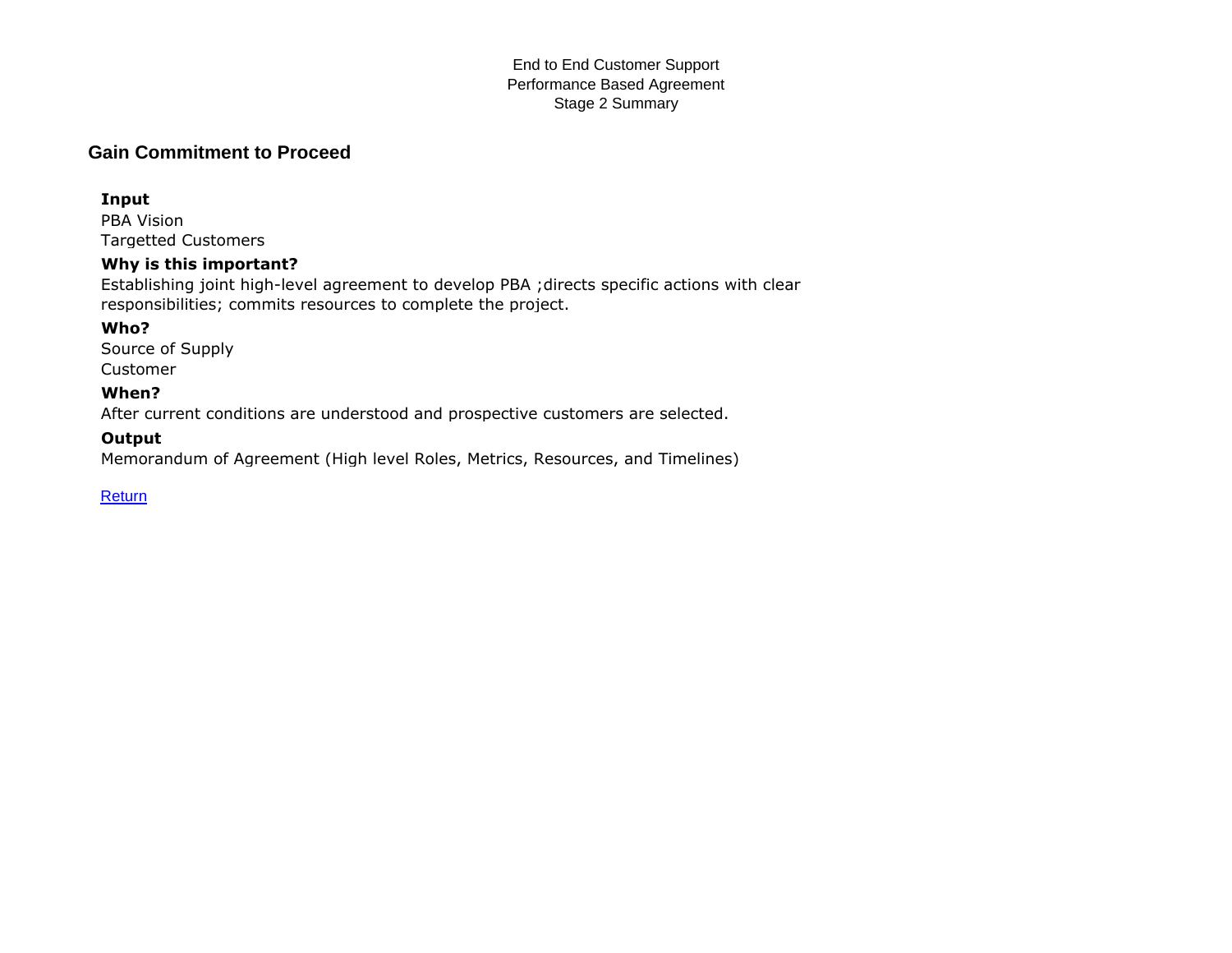#### End to End Customer Support Performance Based Agreement Stage 3 Summary

# <span id="page-4-0"></span>**Define Scope and Objectives and Finalize Agreement**

# **Input**

Memorandum of Agreement

## **Why is this important?**

This is the actual development of PBA with specific roles and responsibilities, metrics with baselines, resources and timelines and management procedures

## **Who?**

Source of Supply Customer

### **When?**

After Commitment Stage

# **Output**

Peformance Based Agreement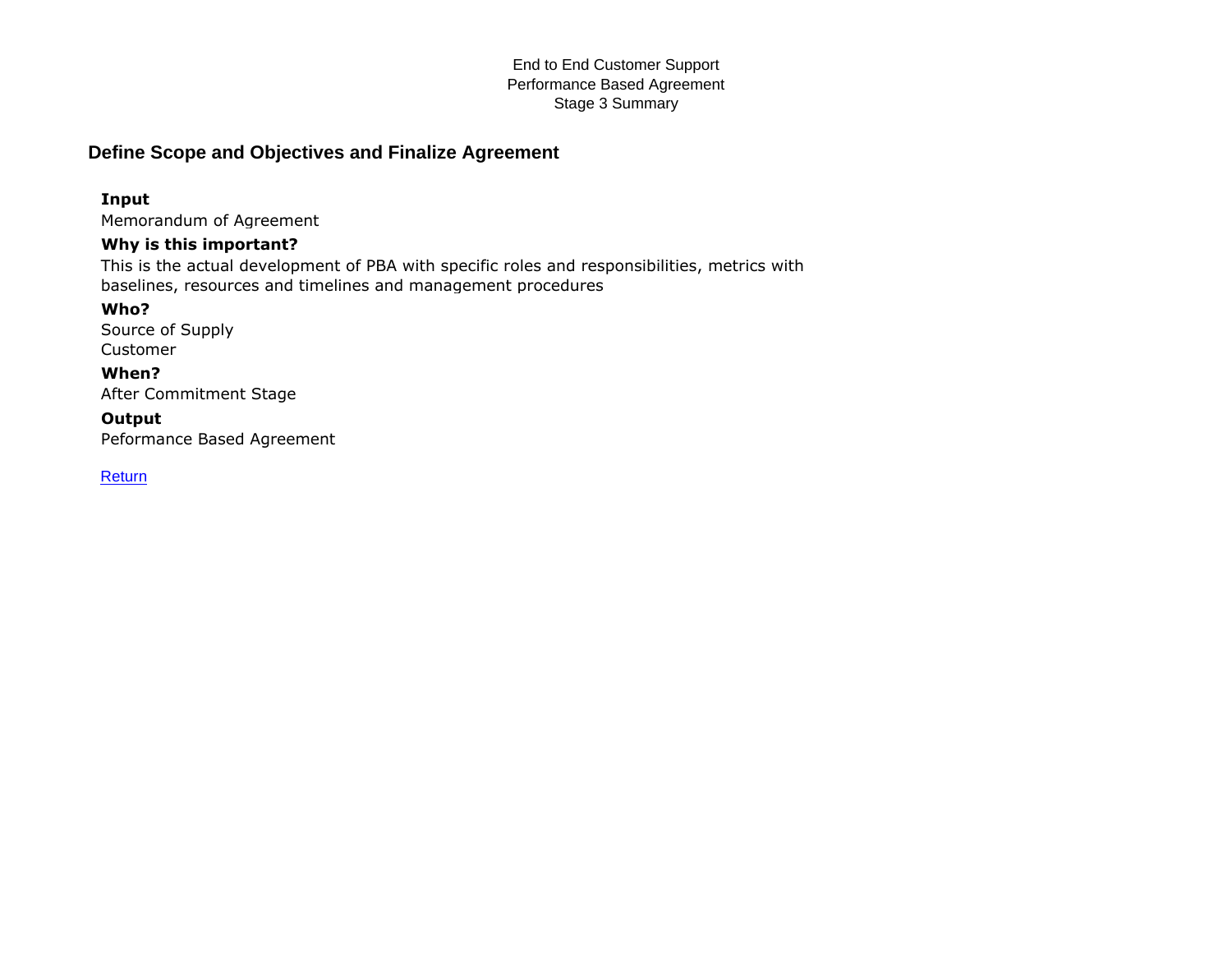#### End to End Customer Support Performance Based Agreement Stage 4 Summary

# <span id="page-5-0"></span>**Execute Agreement/Assess Results**

#### **Input**

Performance Based Agreement

#### **Why is this important?**

This step involves changes to the business process, as necessary, to meet/exceed performance agreed to in the PBA. Monitoring execution is key to ensuring performance and/or to proactively make adjustments as required to improve performance to required levels.

#### **Who?**

Source of Supply Customer

#### **When?**

After PBA is signed, although preparation for this stage begins earlier.

#### **Output**

Actual performance against agreed upon performance IAW PBA